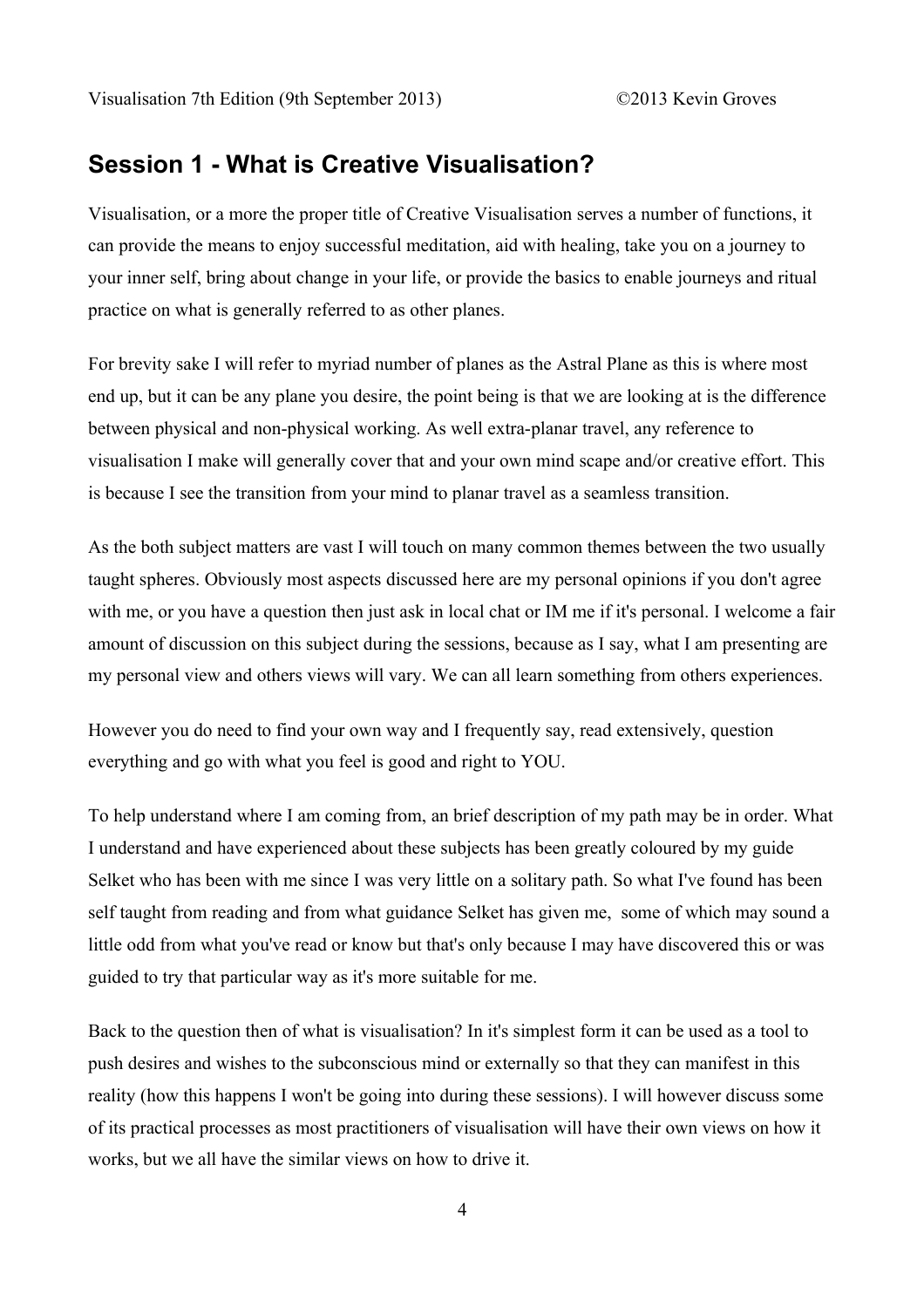Whichever path you take with visualisation, to me it's primary function is to focus the mind and imagination to create imagery that can be a literal or symbolic representation of something that can be interacted with. Some examples being aspects of your own mind, spirits in the local area or higher powers meeting you half way between realities. I will be touching again on those aspects in a later session.

As far as what you can do with visualisation, there are few limits on it's list of features, and many of them I consider are successive stages in the process of using visualisation to higher goals. At the lowest level it gives the grounding in relaxation, gaining and maintaining a focused state of mind, another gives the mind something to actually work with, and once those skills are mastered then it can be used to create and maintain a convincing reality.

#### *Setting The Environment*

I consider the first principles are to do with setting the environment in which to work, here we must set our ground rules, many of which will be familiar and I wouldn't be surprised if you use them already for other things. Importantly, setting these ground rules enables the right focus and consistently doing them will enable you to become comfortable learning a new technique and provide a repeatable experience as a way to measure progress. This is important as early on there will be failure and it can be very disheartening if you can't repeat the workings so as to over come the failure.

For me the following are the things I try to maintain each and every time I use these tools:

- Most often I prefer lighting low to dark. Bright light distracts my attention and if I close my eyes I don't get complete darkness, sometimes I can work in lighter environments though.
- Sit or lie down. I prefer to sit. Standing could be a problem, should you lose it enough to fall over and that's not helpful.
- Try to isolate daily life and distractions, kick the family out, or wait for them to go to bed or work or school etc.
- Noise can be distracting unless of course it forms part of the process. At least get rid of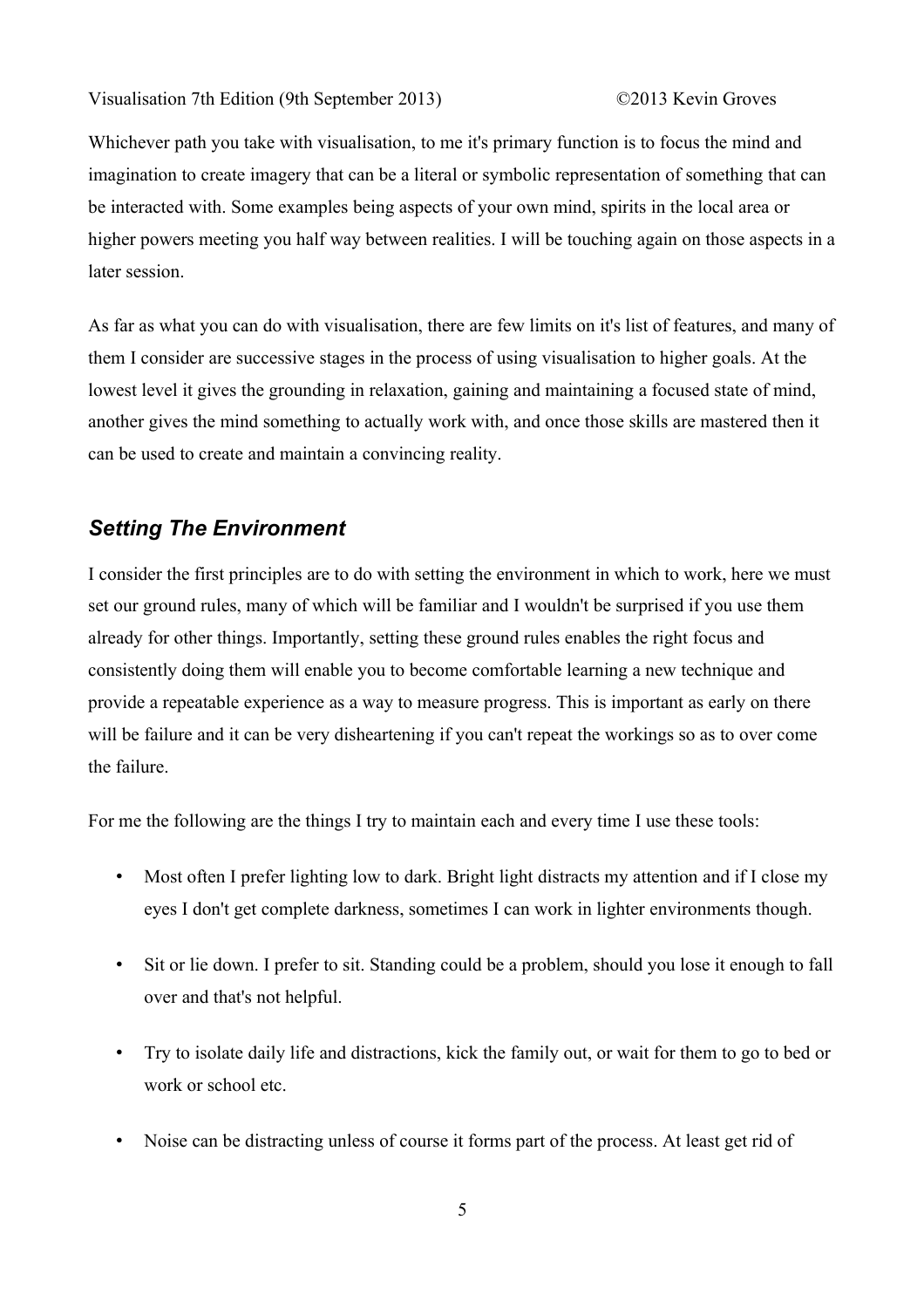Visualisation 7th Edition (9th September 2013) ©2013 Kevin Groves

annoying noises.

- If you can find somewhere outside to do this then all the better, in some woods, by the sea or water. Up a mountain, whatever feels good. And importantly safe from harm should you not have full attention. So no doing this while driving your car or riding a bike please!
- Room temp does not bother me unless its extreme hot or cold.
- Clothing loose depending on room temp. With or without I've tried and found no advantage either way.
- If you are finding it hard to empty your mind as they say, then try a candle or any bright point of light as it can help with a dark room to focus on a point and keep it from wandering.
- Try and ensure no one is going to walk in or try and talk to you. It takes enough effort when learning and there is nothing like almost getting there and the door bell or phone rings.
- Keep in mind the simplicity and belief and perhaps the naivety of a child's imaginative mind. They are open to so much more than us conditioned adults..
- Keep food and drink to the minimum, just my preference, as I don't want to be uncomfortable.

## *Right frame of mind.*

Most will understand this for any workings whether they are physical or not, you have to be in the right frame of mind, and that is be open with no day-to-day thoughts and worries in the way.

- Mood is also important. Be happy as they say!
- Calmness of mind. I have recently dusted off my Tai Chi books to revisit the calm and focus that comes from that form of martial art.
- Not tired.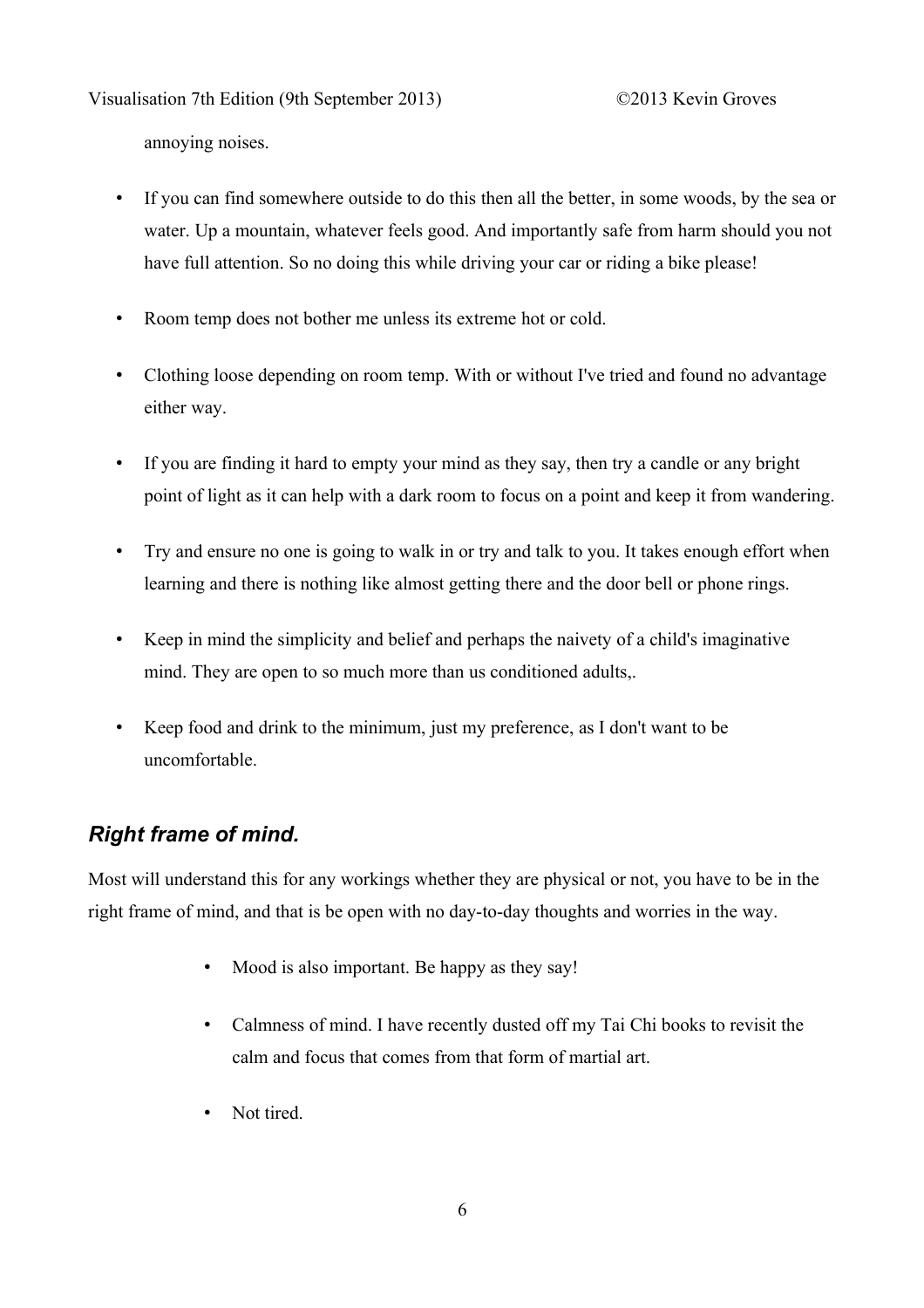- Mental stability. Any instability such as depression or anxiety will not necessarily cause a block, but it will impact the quality of the working and could throw up some surprisingly bad images. I've ignored this on occasion and immediately regretted it. This is due to subconscious aspects of your self coming through when you visual and might not be welcome to see nasty things coming back at you.
- Look at your relaxation methods but not too relaxed though, want to try avoid falling asleep, although sometimes it can't be helped.
- Avoid using substances as they can have unpredictable effects on this process, some of course say it's positive when you think about some elements of Shamanism, but I've never had the need to use them and don't think I've missed out because of it.

With practice you will come to realize what aspects of the environment and mood level are required for successful workings and those that have an impact on them. Take note of them and work with them knowing your limitations, it's not worth pushing in the wrong direction and doing yourself mental or physical harm.

# *Off we go!*

So now we have our environment, the right mood and so we can moves smoothly on to the next stage which is the actual methods we can use to trigger effective and vivid visualisation.

Many books are around to help you, all that I've seen contain at least one guided meditation as an example. They have never worked for me straight from the book and that may be the same for you, but long term but its always worth a try if you are stuck for inspiration on how to get started, or for clues to help develop something more personal and hence more effective.

The book that got me started was Applied Visualisation: A Mind-Body Program by James Lynn Page (ISBN 0-572-01555-0) and I suggest trying a few books to see what might work for you, I will however use my personal and most frequently guided working later on.

7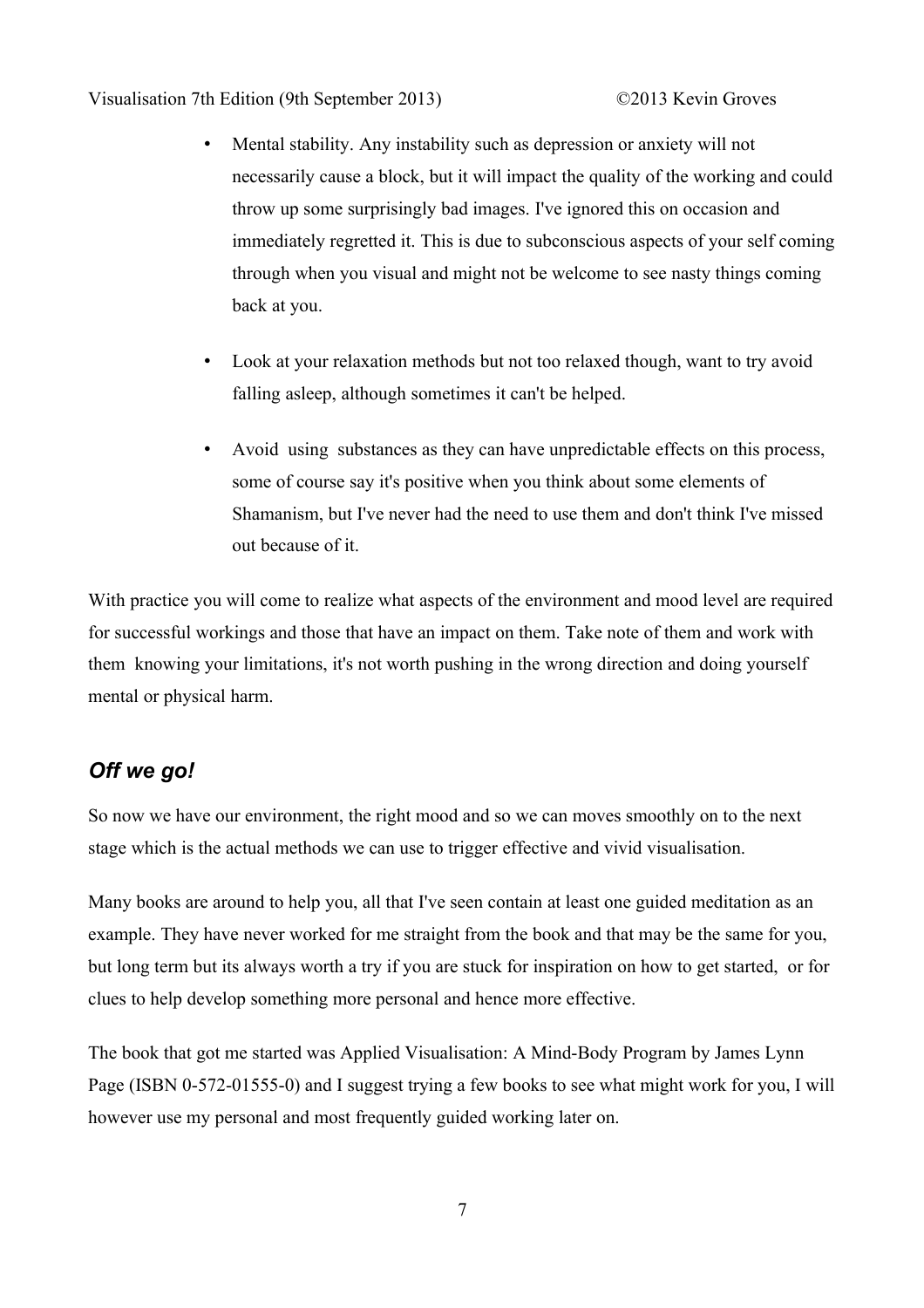#### Visualisation 7th Edition (9th September 2013) ©2013 Kevin Groves

In addition to a guided workings, I advise looking to apply other methods to boost the effects, one of which is the use emotional triggers. This works particularly well for me and serves two purposes, one as before about getting in the right frame of mind, the other as a way to draw myself into the working. It's not something I've come across in many books but perhaps the reason I find this highly effective for me is that I'm empathic and a typical Piscean and emotions are quite significant for me.

Taking this method further, there are a number of ways to achieve an emotion link, colours, sound, taste, visual, but my preference is sound or more specificity music. Music can be left on in the background with no direct focus required which makes it less intrusive through the working should I no longer require it's use. I will show my use of it later on with my guided working.

The idea with music is that I want to use music to trigger a positive state of mind with very strong pleasant emotions, it can be something that triggers memories of someone, a place, a thing I really love or a memory of an event.

Therefore the choice of music is very significant, and very personal. But that's good. I personally don't get on with the fancy meditation ones in the shops, and as I just said, I need a strong personal connection to it, so I use music from my past such as Wham, Kylie, Kate Bush, various dance, rock, jazz tracks. There are a number of key in my choice and it much depends on what I a going to use a particular track or set of tracks for, one important aspect is to avoid sudden changes in tempo (unless I need it to heighten the working). To illustrate here are a few of my choices:

- Careless Whispers by Wham (emotional tie).
- Kylie track called Slow (hypnotic beat good bass).
- A dance track called 'You've Got The Love' by the Source (combination of emotional tie and good bass),
- Ecci Mundi Gaudium by the Medeaval Babes (a good high energy workout but a bit too short so I put it on loop).
- And recently found 'Fiesta de Amor' by Inkubus Succubus (wave like feel with a few crescendos, feels like the sea).